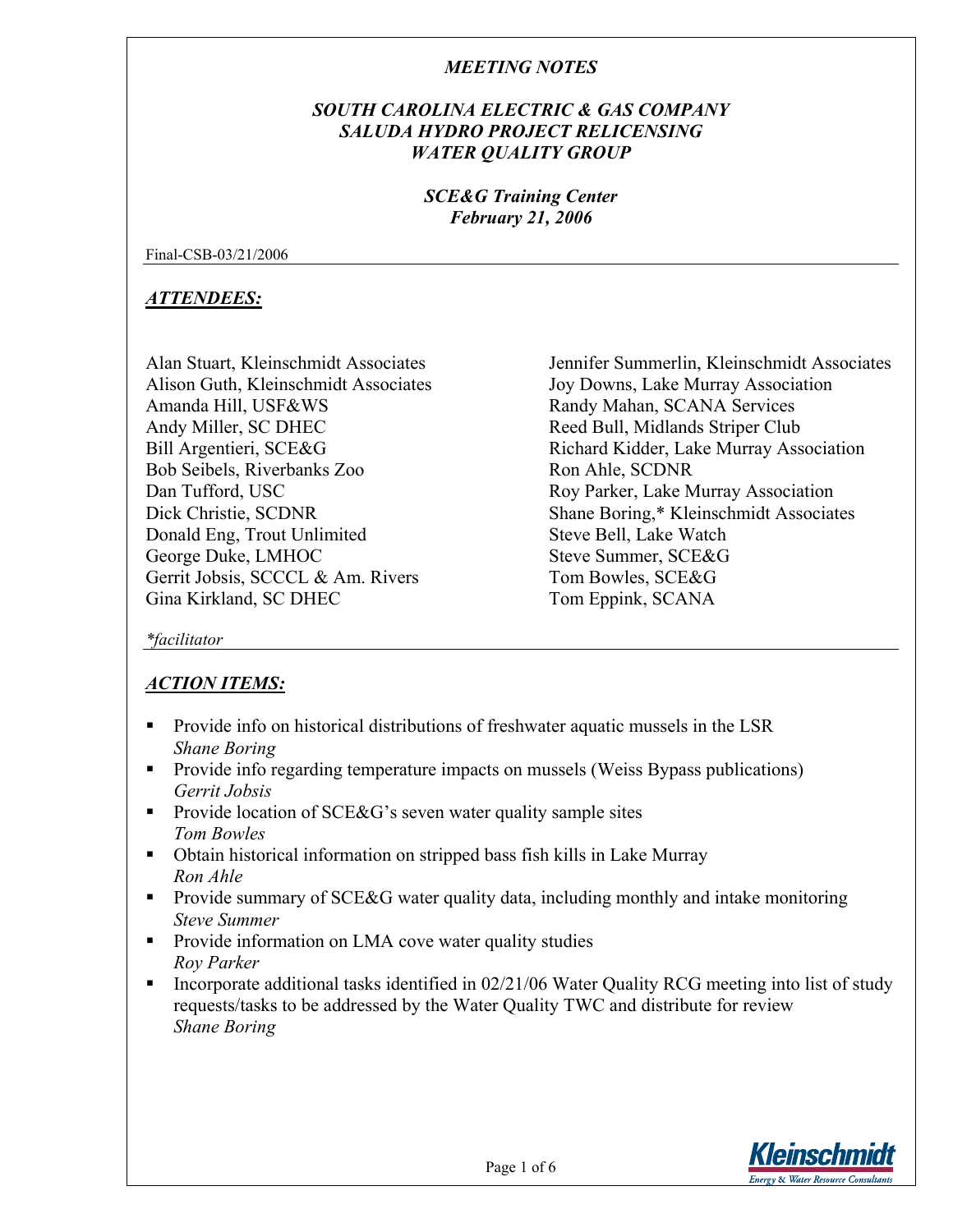## *SOUTH CAROLINA ELECTRIC & GAS COMPANY SALUDA HYDRO PROJECT RELICENSING WATER QUALITY GROUP*

## *SCE&G Training Center February 21, 2006*

Final-CSB-03/21/2006

## *MEETING NOTES:*

*These notes serve to be a summary of the major points presented during the meeting and are not intended to be a transcript or analysis of the meeting.* 

Alan Stuart opened the meeting at approximately 9:00 am, and meeting attendees introduced themselves. Alan then reviewed the protocol being used to distribute draft RCG meeting notes, noting that comments would be solicited from RCG members in attendance, but that the notes would be also distributed to all members of the RCG for informational purposes. .Dick Christie asked that meeting agendas to be sent out at least one business week before the meeting. Alan noted that the primary purpose of today's meeting would be to form the Technical Working Committees for the Water Quality RCG and that Shane Boring would be taking over facilitation for the remainder of the meeting.

#### **Mission Statement**

Shane reviewed the following mission statement for the Water Quality RCG, noting that it had been finalized and placed on the Saluda Relicensing website:

*The Mission of the Water Quality Resource Conservation Group (WQRCG) is to develop water quality related recommendations to be included in the Saluda Hydroelectric Project FERC license application. The goal will be to achieve or exceed levels of compliance for State water quality standards for Lake Murray and the lower Saluda River. A means to work towards that goal is to identify data needs and to gather or develop that data necessary to ensure that water quality standards are currently being met and that they will be maintained in the future. A primary measure of success in achieving the mission and goals will be a published WQRCG Protection, Mitigation, and Enhancement (PM&E) Agreement.* 

## **Formation of Technical Working Committee (TWC)**

Shane proposed that a single Water Quality TWC be formed due to the interdependent nature of the issues and the fact that many of the same personnel are likely to be involved. The group agreed that a single TWC would be acceptable.

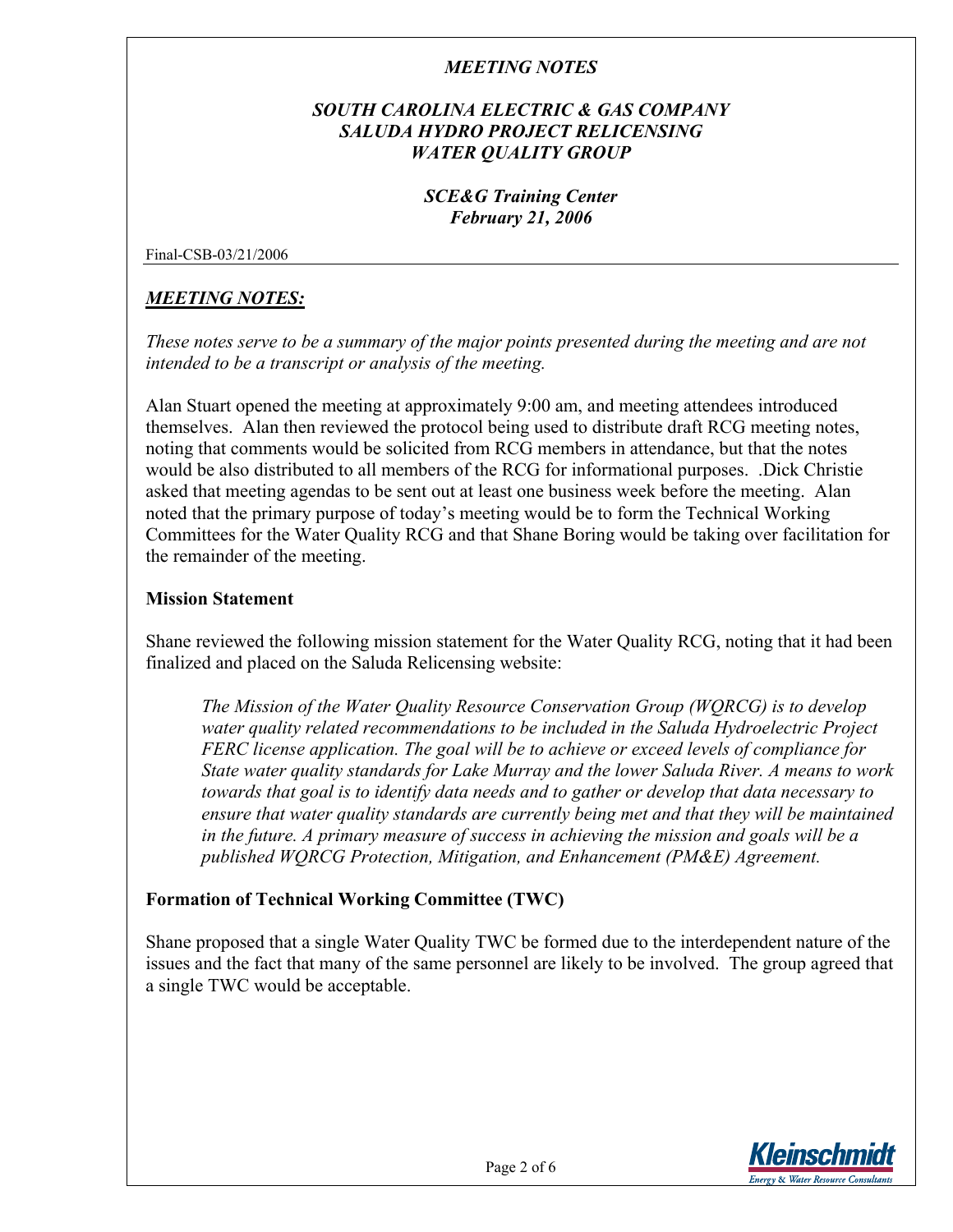## *SOUTH CAROLINA ELECTRIC & GAS COMPANY SALUDA HYDRO PROJECT RELICENSING WATER QUALITY GROUP*

## *SCE&G Training Center February 21, 2006*

#### Final-CSB-03/21/2006

## **Review of Relevant Study Requests**

Shane reminded the group that, at the initial RCG meeting, a document was distributed that summarizes the study request received in response to issuance of the Initial Consultation Document (ICD). He added that one of the primary purposes of today's meeting would be to review the water-quality-related study requests (see attached handout from the meeting<sup>1</sup>[\)](#page-2-0) and to determine which requests should be handled by the Water Quality TWC. He added that an additional goal of the meeting would be to formalize any other requests/comments not covered in the study requests received thus far. Comments and discussion regarding the study requests to be handled by the Water Quality TWC are summarized below:

#### *Downstream Impacts of Coldwater Releases*

Amanda Hill noted that USFWS, National Park Service, and others would like to know how far downstream in the Congaree mixing occurs at different flows and at different operations. Alan Stuart explained that, with the variable influence of the Broad, the scenarios are unlimited. Amanda noted the major concern is how seasonal water temperatures in the Broad and Saluda effect habitat down stream in the Congaree and in the Congaree National Park. Ron Ahle noted the need for understanding how the different flows and temperatures effect migration of diadromous fish. The group agreed that this study request was deserving of further discussion and that the Water Quality TWC would be the appropriate venue for such discussions.

#### *TMDLs*

 $\overline{a}$ 

Shane asked Andy Miller if he would give a quick synopsis of TMDLs. Andy noted that TMDLs are wired into the Clean Water Act and that every water body listed as impaired is required to have a TMDL implemented at some point. Andy added that impaired waterbodies are those listed on the 303-D list, which is issued by SCDHEC. Dan Tufford noted that there are a number of parameters for which a waterbody can be considered impaired, and often each of these parameters may have its own TMDL. He added, as an example, that portions of the Lake Murray watershed are considered impaired for phosphorous, while the LSR is considered impaired for DO.

Randy Mahan noted that, while TMDLs obviously have great utility in regulating NPDES discharges, it was unclear to him how SCE&G could implement a TMDL for Lake Murray without having the regulatory authority to do so. Tom Eppink added that, while they recognize the utility of TMDLs for improving water quality, SCE&G may be limited in what they can do in terms of a TMDL as part of the relicensing process. Steve Bell noted, and the

<span id="page-2-0"></span> $<sup>1</sup>$  Issues outlined in handout to be addressed by the Water Quality TWC unless otherwise noted.</sup>

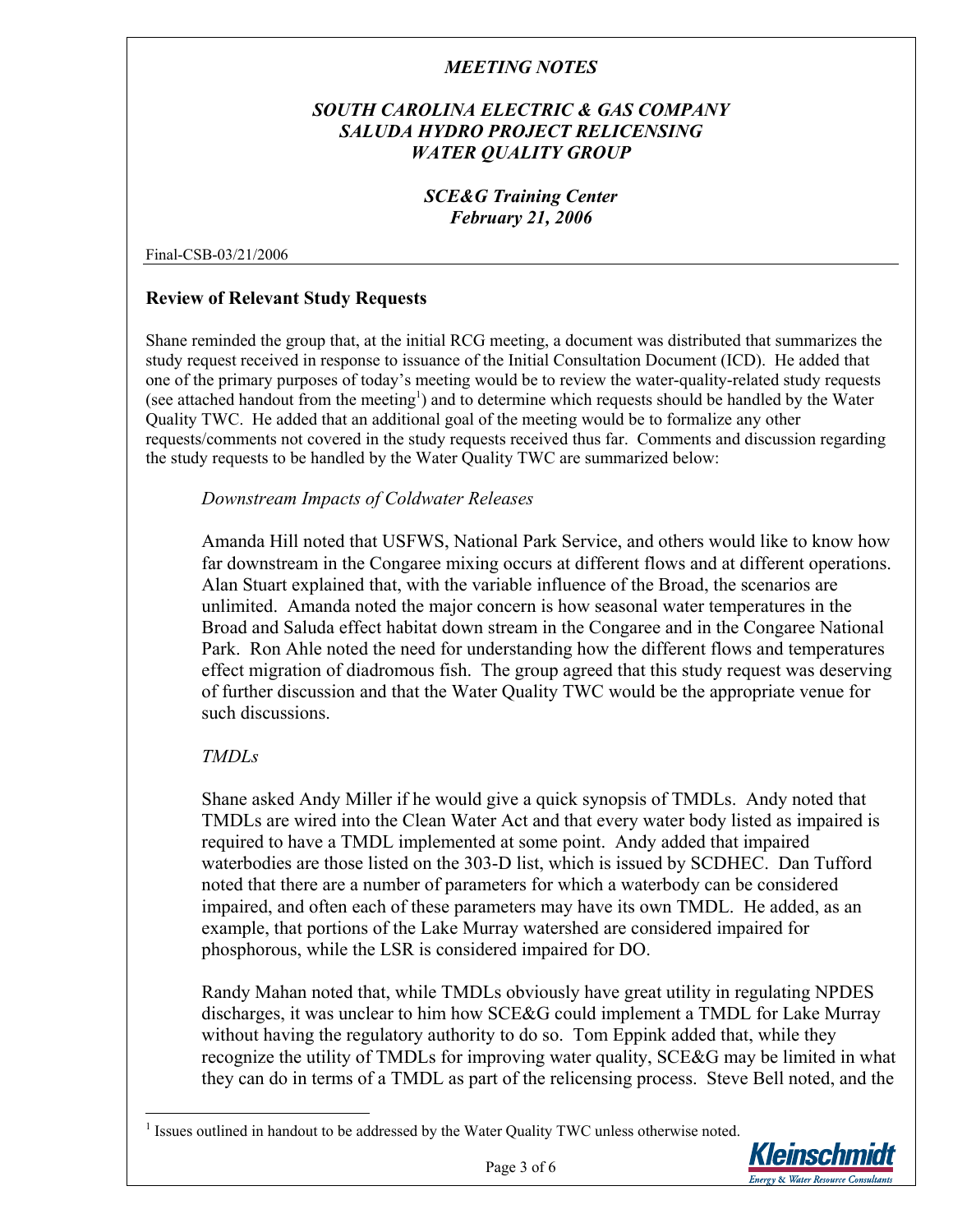## *SOUTH CAROLINA ELECTRIC & GAS COMPANY SALUDA HYDRO PROJECT RELICENSING WATER QUALITY GROUP*

### *SCE&G Training Center February 21, 2006*

#### Final-CSB-03/21/2006

majority of the group voiced support for, the need for a TMDL to be implemented for all of Lake Murray. Dan Tufford noted that it might be helpful to view TMDL development as a 2 phase process: 1) the study phase, in which studies are preformed in support of developing an appropriate TMDL for the water body 2) the implementation phase. He added that while SCE&G may not have the regulatory authority to implement a TMDL, they have the potential to contribute significantly to studies done to develop an effective TMDL. Shane noted that TMDLs are an issue that obviously deserves consideration at a more technical level and proposed that the issue be deferred to the Water Quality TWC for further discussion. The group agreed.

#### *Effects of Project Operations on Summer Habitat for Striped Bass*

Ron Ahle noted there was a problem with low DO in late summer and early fall in Lake Murray, often resulting in suitable habitat being limited to the area in front of the Unit 5 intake. Gerrit Jobsis noted a need to evaluate different operational scenarios and how they relate to this habitat "crunch" and ultimately to fish kills in the lake. He also noted the need to look at how water quality varies across years, particularly in the area in front of the forebay. Steve Summer noted that the magnitude of the habitat "crunch" varies from year to year, regardless of whether you use unit five, due to evaporation and flow regime. Steve suggested an acoustic Doppler profile study on the towers to characterize the interface between suitable habitat and the unit intakes under various scenarios. The group agreed that this issue should be handled in the water quality TWC.

## *Potential DO and Temperature Effects on Freshwater Mussels*

Shane noted, and the group agreed, that the effects of DO and water temperature on mussel populations should be addresses in the TWC. Alan noted that the water quality standards are formulated to protect aquatic invertebrates, including mussels. Gerrit noted there is some debate because mussels are typically located in the interstitial area (between the water column and the substrate), which often has lower DO than the water column. Shane noted that before water quality effects can be evaluated, we first need to know what mussel species, if any, historically occurred in the Saluda Hydro vicinity and their current status (i.e., are they extant). Shane agreed to gather information regarding historical occurrence of mussels in the area.

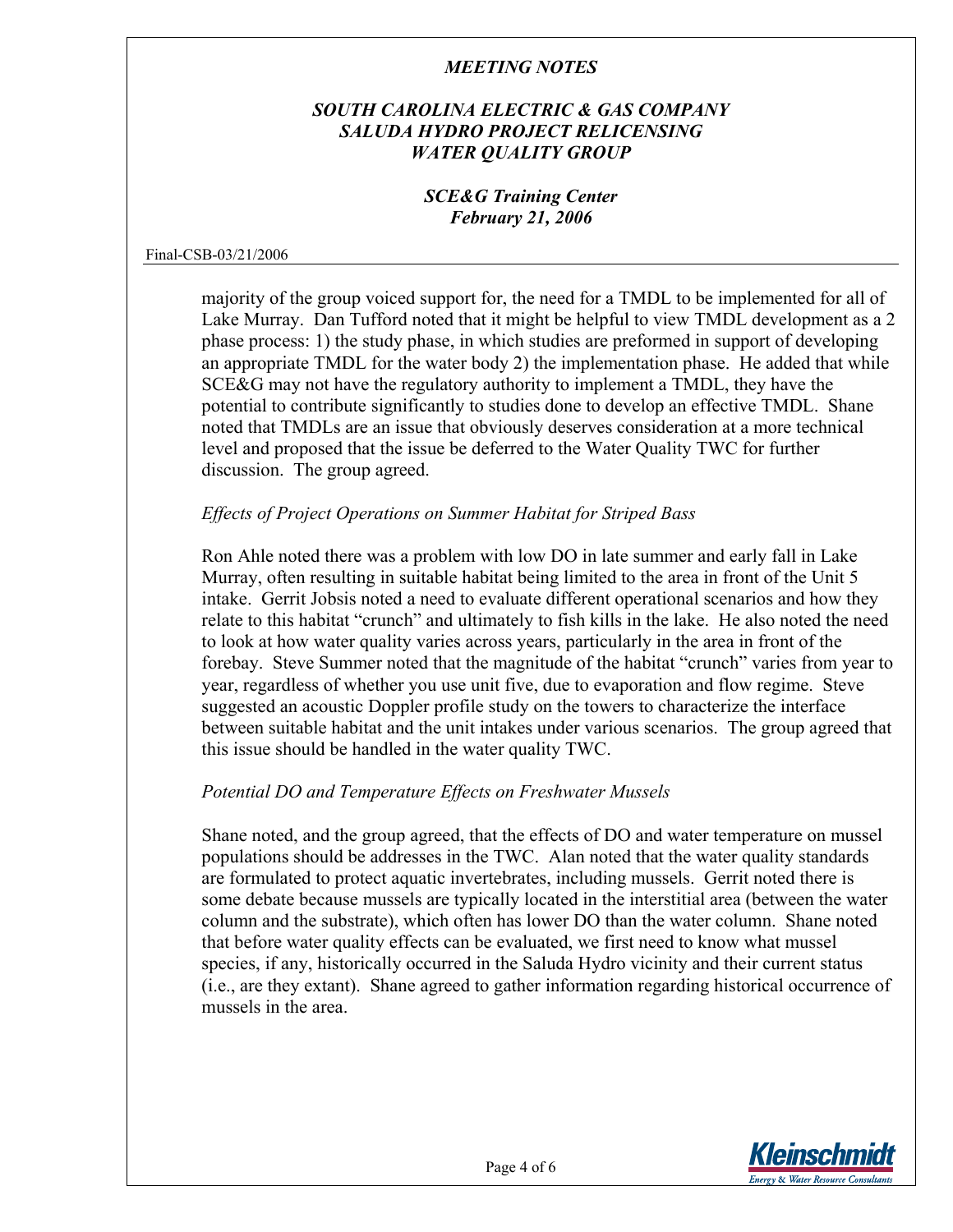## *SOUTH CAROLINA ELECTRIC & GAS COMPANY SALUDA HYDRO PROJECT RELICENSING WATER QUALITY GROUP*

## *SCE&G Training Center February 21, 2006*

Final-CSB-03/21/2006

*Cove Water Quality In Lake Murray*

Roy Parker noted the Lake Murray Association (LMA) is in the process of implementing a cove water quality monitoring program, which they hope to have their program up and running by May. Roy explained they have picked the types of coves they want to sample, but have not yet picked specific locations. He added that they would like to sample all quadrants of the lake. Tom Bowles noted SCE&G has seven sites where they take samples and will provide these locations to LMA. Several group members expressed the need for a comparative evaluation of water quality in coves before and after marinas are installed.

#### *Sediment Regime and Transport Studies*

Gerrit proposed, and the group agreed, that the sediment regime and sediment transport studies should be discussed in the F&W TWCs, namely the Instream Flow and Aquatic Habitat TWC.

#### *Impacts of Power Boats and Jet Skis on Drinking Water Quality*

The group briefly discussed the League of Women Voter's request for a study to evaluate the impacts of jet skis and power boats on drinking water quality. Several meeting attendees noted that they were unsure of exactly what is being requesting and the project nexus. Gerrit noted that some individuals pump drinking water directly from the lake to their homes, and he assumed that is what is being referred to in the request. Randy Mahan noted that SCE&G does not permit individual water withdrawals as part of its current lake use permitting process, nor does SCE&G have the regulatory authority to regulate watercraft usage on the lake. The group agreed that the Water Quality TWC is the appropriate venue for further discussion of this issue.

#### *Status of Existing Water Quality Data and Identification of Data Gaps*

Dick Christie, Gerrit, and others noted that data from SCE&G's existing studies needs to be shared with the TWC in order to provide an idea of baseline conditions for relicensing studies. Group members noted specifically a need for information related to SCE&G's monthly water quality monitoring, monitoring conducted at the five turbine intakes, and results of the hub baffle effectiveness testing. Alan Stuart noted that Jim Ruane is nearing completion of the draft report on the hub baffle effectiveness nesting, which was conducted in fall 2005, and will distribute it to the TWC when it is received. Dan Tufford enquired as to when the technical documentation would be available for the W2 model performed by Jim Ruane for Lake Murray. Alan noted that it will be available as soon as it is finalized,

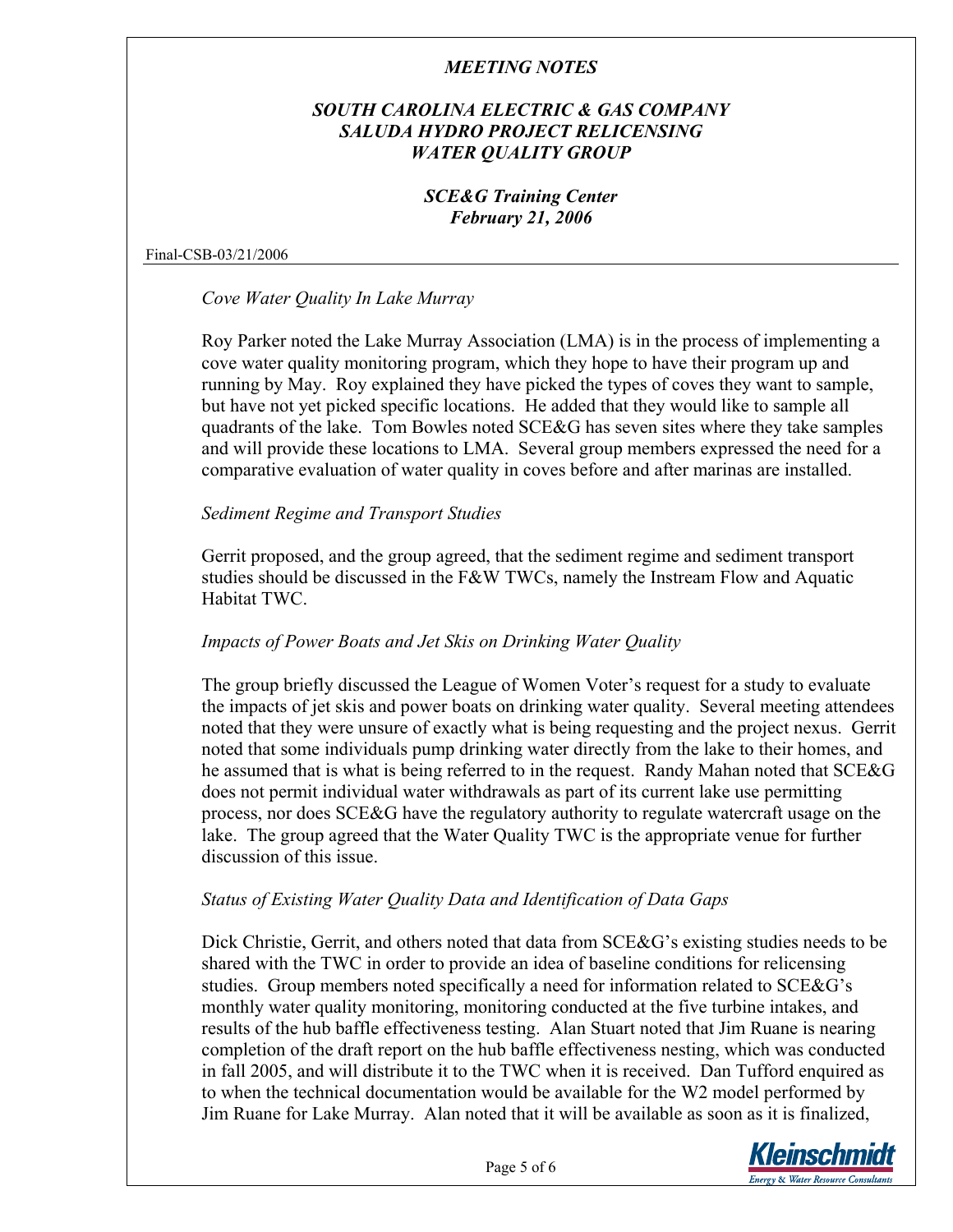## *SOUTH CAROLINA ELECTRIC & GAS COMPANY SALUDA HYDRO PROJECT RELICENSING WATER QUALITY GROUP*

## *SCE&G Training Center February 21, 2006*

Final-CSB-03/21/2006

which is scheduled for late late-March/early-April. The group agrees that water quality data needs could be further refined in the TWC.

#### **Water Quality TWC Membership**

After a short break, the group began to assign members to the TWC and agreed that the members should have technical expertise. The following people volunteered and were assigned to the water quality TWC:

| Gina Kirkland  | Dan Tufford  |
|----------------|--------------|
| Alan Stuart    | Tom Bowles   |
| Jim Ruane      | Amanda Hill  |
| Gerrit Jobsis  | Ron Ahle     |
| Reed Bull      | Andy Miller  |
| Richard Kidder | Shane Boring |
| Roy Parker     |              |

## **Dates and Agenda of Upcoming RCG and TWC Meetings**

THE RCG meeting was closed at approximately 2:00 pm and the group agreed to use the remainder of the afternoon to convene the first Water Quality TWC meeting (notes prepared separately). No date was set for the next Water Quality RCG meeting as the group determined it best that the TWC meet a few times and then propose a date to the RCG for its next meeting.

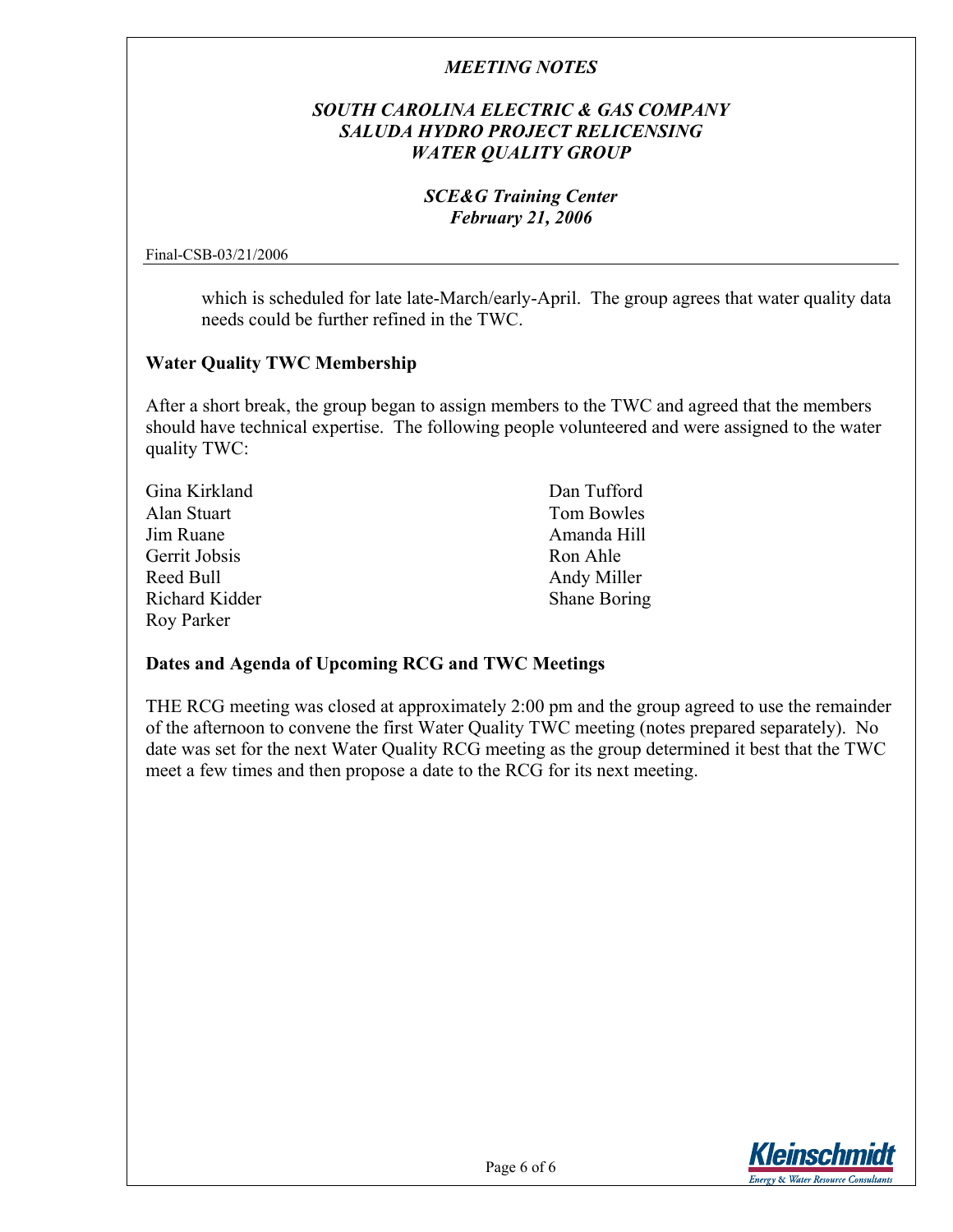10/10/05 ACG

# Water Quality

## *Study Requests*:

 $\overline{a}$ 

• **Temperature Analysis – Downstream Effects<sup>2</sup>[:](#page-6-0)** This request entails providing an analysis of the effects of the temperature of discharges from the Saluda Dam on downstream habitats including: (1) An analysis that determines the travel distance downstream to effectuate completion of temperature mixing in the Congaree River; (2) an evaluation of the affects to species and habitats within the downstream Congaree National Park; (3) an evaluation of the affects to upstream migrating diadromous fish.

## *Requested by:* USFWS

- **Water Quality Studies:** Request of studies in order to assess the effects of Project operations on water quality, and consequently the aquatic habitat in the lake and river segments. Suggested studies include those to determine the effectiveness of newly installed hub baffles, TMDL's in Lake Murray, effects of project operations on summer habitat for striped bass including mitigative measures for fish kills, effects of operations on water temperature as affecting the spawning and recruitment of diadromous and riverine fish in the Saluda and Congaree rivers, and the effects of D.O. and water temperature on mussel populations in the LSR and Congaree. SCDNR recommends that water quality models be developed to identify any relationships between point and non-point pollutants and operations. The Lake Murray Association (LMA) and Lake Murray Homeowners Coalition (LMHC) specifically request information to be collected on cove water quality. The League of Women Voters suggests that water quality studies also include a facet on the impacts of power boats and jet skis on drinking water quality.
	- *Requested by*: CCL/American Rivers, American Whitewater, City of Columbia Parks and Recreation, SCDNR, LMA, LMHC, League of Women Voters, LSSRAC, National Marine Fisheries Service, S.C. Parks Rec and Tourism, SC Council Trout Unlimited, USFWS
- **Sediment Regimen and Sediment Transport Studies:** A request has been made that a study be performed on the sediment regimen in the Project area as well as the Project effects on the sediment regimen of the lower Saluda River. Should include such things as sediment composition, bedload movement, gravel deposition, sediment storage behind dams, and bedload changes below the dam; and project effects on downstream geomorphometry, sediment availability and streambank erosion, and the possible addition of gravel to mitigate

<span id="page-6-0"></span> $2<sup>2</sup>$  Not included as part of meeting handout; however, this study request was discussed in the meeting and thus is included in the meeting notes.